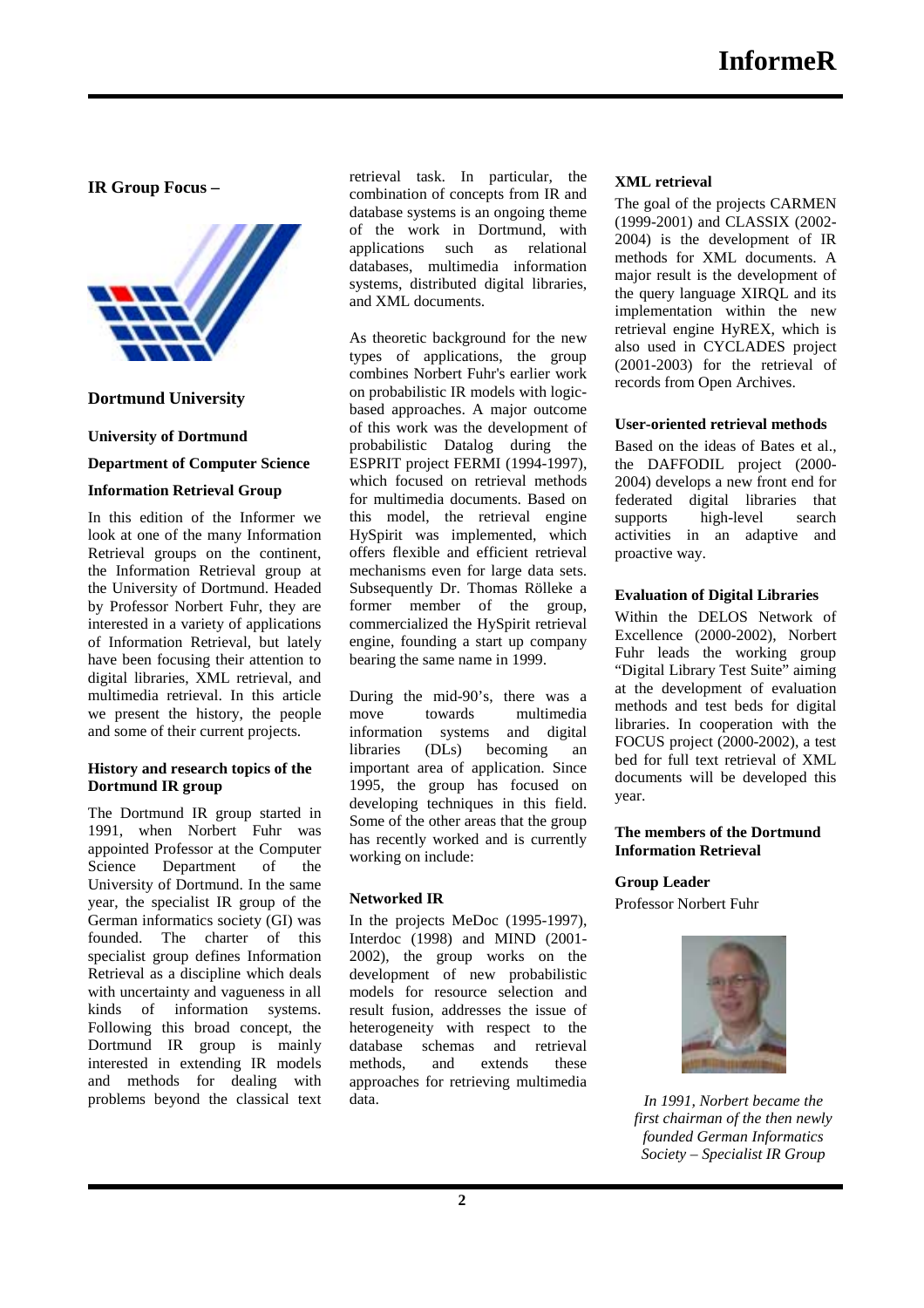### **IR Group Members**

Mohammad Abolhassani

### Gudrun Fischer

Ī



*Gudrun is hopping between the thousands Open Archive data islands of CYCLADES!* 

#### Norbert Gövert



*Norbert works on HyREX, but also enjoys Charles Schulz's Peanuts!* 

Kai Großjohann

Claus-Peter Klas

Henrik Nottelmann



*Henrik will be attending the ECIR 2002 – Are you?* 

# **Projects**

Continuing from their successes in the past, the Dortmund IR group are now working on a plethora of projects. Some of these include: a classification and intelligent search engine for information in XML format (CLASSIX), the development of effective methods for dealing with the retrieval of structured documents (FOCUS) and the development of distributed agents which facilitate user friendly access of digital libraries (DAFFOFIL). Following we present a few details about four of their major projects; HyREX, MIND, DAFFODIL, and CYCLADES.

#### **The HyREX Project**

The HyREX project is an ongoing effort (funded as part of other project like e.g. CARMEN, CYCLADES and CLASSIX) for developing an IR engine for XML documents. The main collaborators from the Dortmund Information Retrieval group are Mohammad Abolhassani, Norbert Fuhr, Norbert Gövert, and Kai Großjohann.

The current W3C activities for the development of a standard query language for XML (XQuery) are targeting towards database-oriented applications and thus do not consider the needs of IR. In contrast, the Dortmund group focuses on document-oriented XML applications, where retrieval must take into account the intrinsic imprecision and vagueness of IR.

For this purpose, the query language XIRQL (XML IR Query Language) has been developed, which extends the XPath part of the (proposed standard) query language XQuery by the following features:

#### **Weighting and ranking**

Whereas XQuery supports Boolean retrieval only, XIRQL allows for weighting document terms as well as query terms. For the former, it is assumed that the weight of a term depends on its context (the definition of these contexts is given as part of an extended DTD). The underlying probabilistic model treats all term occurrences within the same index node as a single probabilistic event. Query processing produces a Boolean combination of these basic events, for which the correct probabilities can be computed (following the concept of event expressions from probabilistic Datalog).

#### **Relevance-oriented search**

Traditional IR queries specify only the requested content, but pose no restrictions on the structure of the result. In this case, the IR system should be able to retrieve the most relevant parts of XML documents by choosing the most specific element(s) that satisfy the query.

#### **Data types and vague predicates**

Since XML allows for a finegrained mark up of elements, there should be the possibility to use special search predicates for different elements of various data types (e.g. person names, dates, technical measurement values, names of geographic regions). For each data type, the system must provide appropriate search predicates, most of which should be vague (e.g. phonetic similarity of names, approximate matching of dates, and closeness of geographic locations).



*It ain't cool if it ain't marked up!*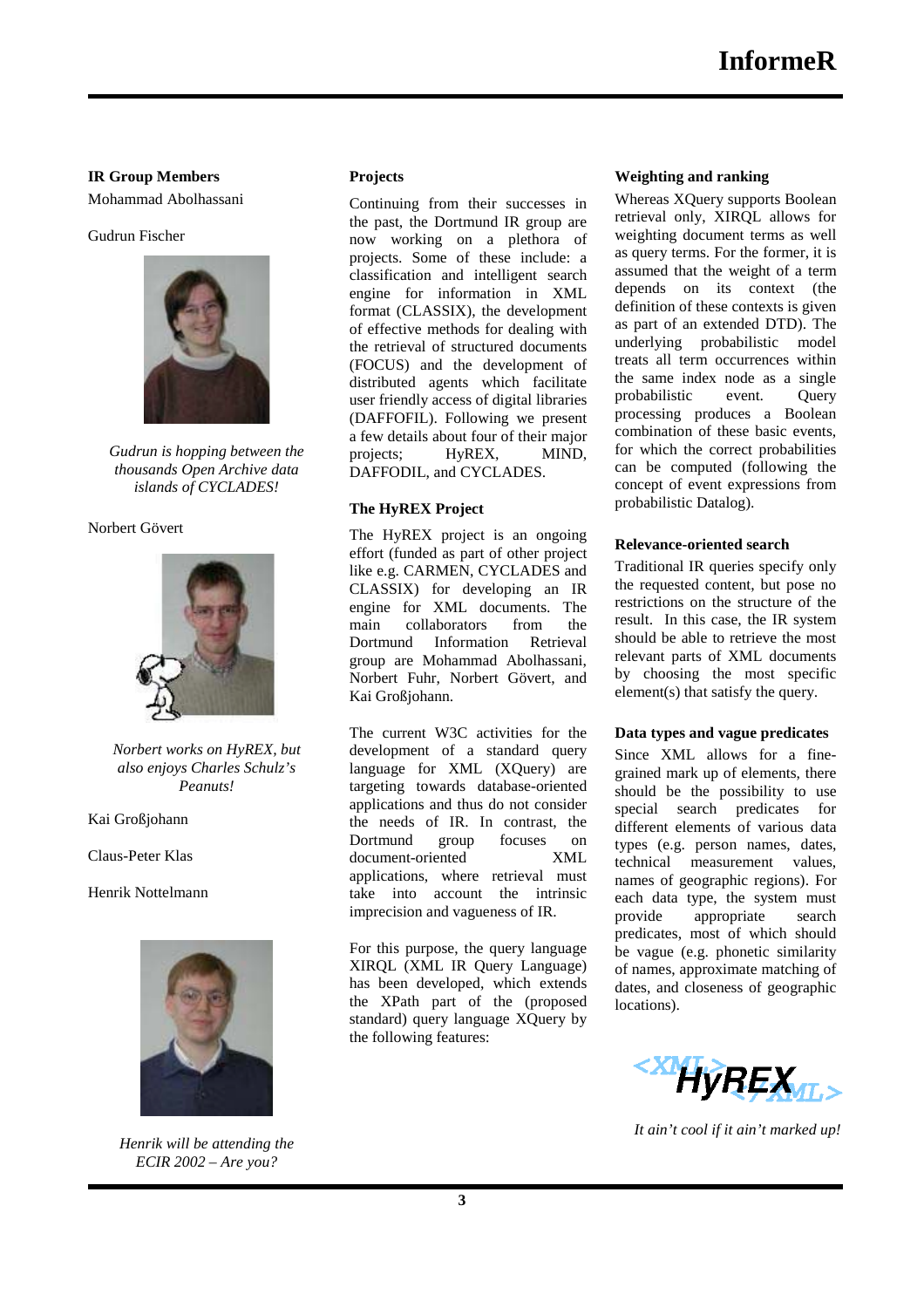### **Structural relativism**

Ī

XML query languages allow for conditions with respect to the structure of the documents to be retrieved. In order to support uncertainty and vagueness for this type of conditions, appropriate methods ignore the difference between elements and attributes, searching for elements of a specific data type (e.g. search in all elements containing person names) or by exploiting hierarchies over element names defined in an ontology.



*The architecture of HyREX* 

In contrast to XIRQL, XQuery offers additional operators for aggregation and restructuring of results. Further research will focus on appropriate extensions of XIRQL, i.e. probabilistic versions of the corresponding XQuery operators.

The XIRQL language is implemented within the HyREX (Hypermedia Retrieval Engine for XML) system. Its system architecture is similar to that of database management systems. Thus, there is a clear separation between the logical and the physical level.

At the logical level, XIRQL queries are transformed into a path algebra. A path describes the sequence of document nodes leading from the root of an XML document root to a specific element. The path algebra contains operators for manipulating sets of paths that describe intermediate results in query processing. After mapping a XIRQL query into a path algebra expression, the query optimization step transforms this expression into an equivalent one which (hopefully) can be processed more efficiently. Since users typically want to see the top ranking elements only, retrieval strategies focusing on these elements will be investigated.

The connection between the logical and the physical level is formed by the vague predicates, which take a value and/or structure conditions as arguments and return a list of paths as result. In order to perform efficient retrieval, appropriate index structures have to be available at the physical level. Whereas classical inverted lists support value conditions only (indicating occurrence/weights of terms), XIRQL queries may also contain conditions referring to element names and/or indexes as well as to sequence and aggregation of elements. Since inclusion of the necessary information in the inverted list entries will lead to large storage overheads, appropriate compression schemes are investigated.

The development of a user interface to an XML IR engine poses a number of new challenges. HyREX currently supports only a simple Web browser interface where users may enter XIROL queries and receive ranked lists of answers. For query formulation, several variants based on the concept of query by example are under consideration; as an example, either the DTD, the logical structure or the final layout of a specific document can be used. Visualization of results has to cope with the fact that different matches may occur within the same document, where even a match may contain others; here variants of tile bars and tree maps are studied.

Open Source software of the HyREX is available from http://ls6-www.cs.uni-

dortmund.de/ir/projects/hyrex/.

The current version allows for efficient retrieval of XML document collections up to the gigabyte range.

# **MIND**

The MIND is a Resource Selection and Data Fusion system for Multimedia International Digital Libraries*.* The project began in early 2001 and is due to be completed by mid 2003. It is sponsored by EU FP5 and involves several other institutes including the University of Strathclyde, the Universita di Firenze, the University of Sheffield and Carnegie Mellon University.



*The all seeing mind's eye!*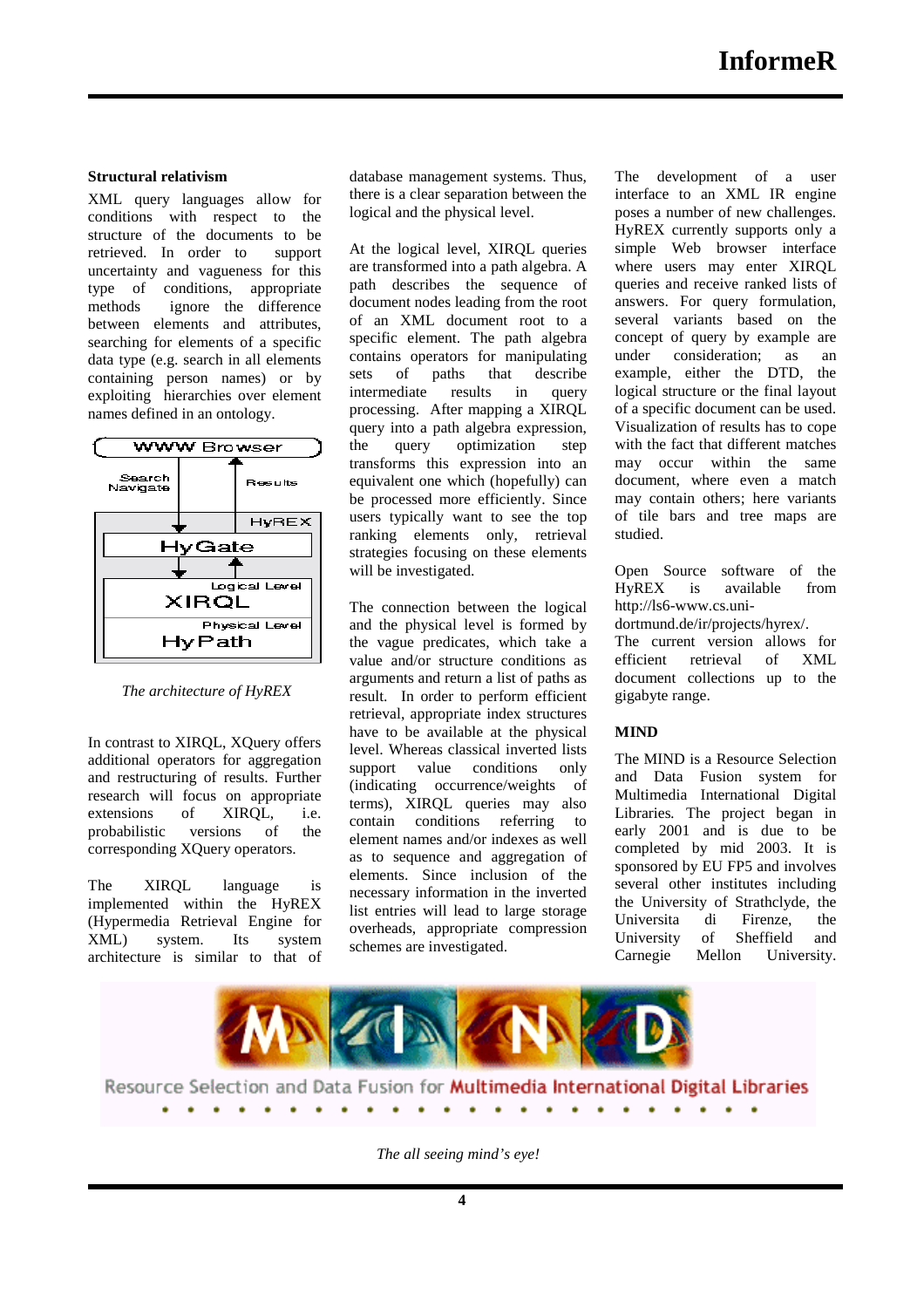Norbert Fuhr and Henrik Nottelmann lead development of the project at the University of Dortmund.

Ī

The MIND project addresses problems associated with the<br>emergence of thousands of emergence of thousands of heterogeneous multimedia Digital libraries distributed internationally on multiple platforms. Users typically have problems with resource selection, as they are unaware of the contents of each individual library in terms of quantity, quality, information type, provenance and likely relevance. When a set of relevant libraries has been selected, the user must organize and interpret the information in a common format and environment. This is performed through visual evaluation and ad hoc integration, which forces users to restrict their attention to a small subset of the information retrieved.

MIND attempts to assist users to know where to search, how to query different media, and how to combine information from diverse sources.

The University of Dortmund's Information Retrieval Group addresses the issues of resource selection and heterogeneity:

### **Resource selection**

The basis is a decision-theoretic framework (developed by Dortmund) which will be refined within this project. Each database has assigned costs (covering retrieval quality, communication time, and monetary costs). Given a query (containing the number of documents to retrieve), the task is to compute (for efficiency, this number should be zero mostly) for every database the number of documents to retrieve from that database. Of course, the sum should equal the user-specified number of documents to retrieve, and the overall costs should be minimized.

## **Heterogeneity**

The existing databases differ in terms of content and structure (schema) of its documents (e.g., they can distinct "editor" and "author"). Thus, the user query (specified against a global schema) must be translated for every database into a query fitting the database schema. This query transformation is based on uncertain predicate logic rules which will be learned from an example set.



*DAFFODIL picks the best from a bouquet of digital libraries.* 

# **DAFFODIL**

The DAFFODIL project (Distributed Agents for User-friendly Access of Digital Libraries) develops an agentbased front end for federated digital libraries. Based on the ideas of Bates et al., strategic support for information searches is provided by offering multiple ways for accessing literature; standard metadata search can be enhanced by invoking a thesaurus, browsing through a classification leads to documents of a selected category, the author network tool displays coauthor relationships in a graph, citing/cited publications of a given document are retrieved via the references tool, and the journal and conference tools support browsing through the respective tables of contents. In specific search situations, proactive agents suggest the invocation of these methods to the user, and the system is able to adapt its behavior to the user's preferences. In the near future, components for personalization and collaboration will be integrated in the DAFFODIL system. You can try it out at http://www.daffodil.de/!

# **CYCLADES**

The Cyclades project aims to provide an open collaborative virtual archives environments. To be completed in mid 2003, Gudrun Fischer and Norbert Fuhr are working in partnership with Consiglio Nazionale delle Ricerche-Istituto di Elaborazione dell'Informazione, (IEI-CNR), European Research Consortium for Informatics and Mathematics ERCIM, Foundation for Research and Technology (FORTH) and Fraunhofer-Gesellschaft.



*The CYCLADES logo!* 

The standards defined by the Open Archives initiative (OAi) provide uniform access (by defining a gatherer interface) to open, heterogeneous and distributed digital archives. The CYCLADES project aims at developing services on top of the OAi standard that support single users and user groups in their work with OAi conform archives. These services will include information retrieval